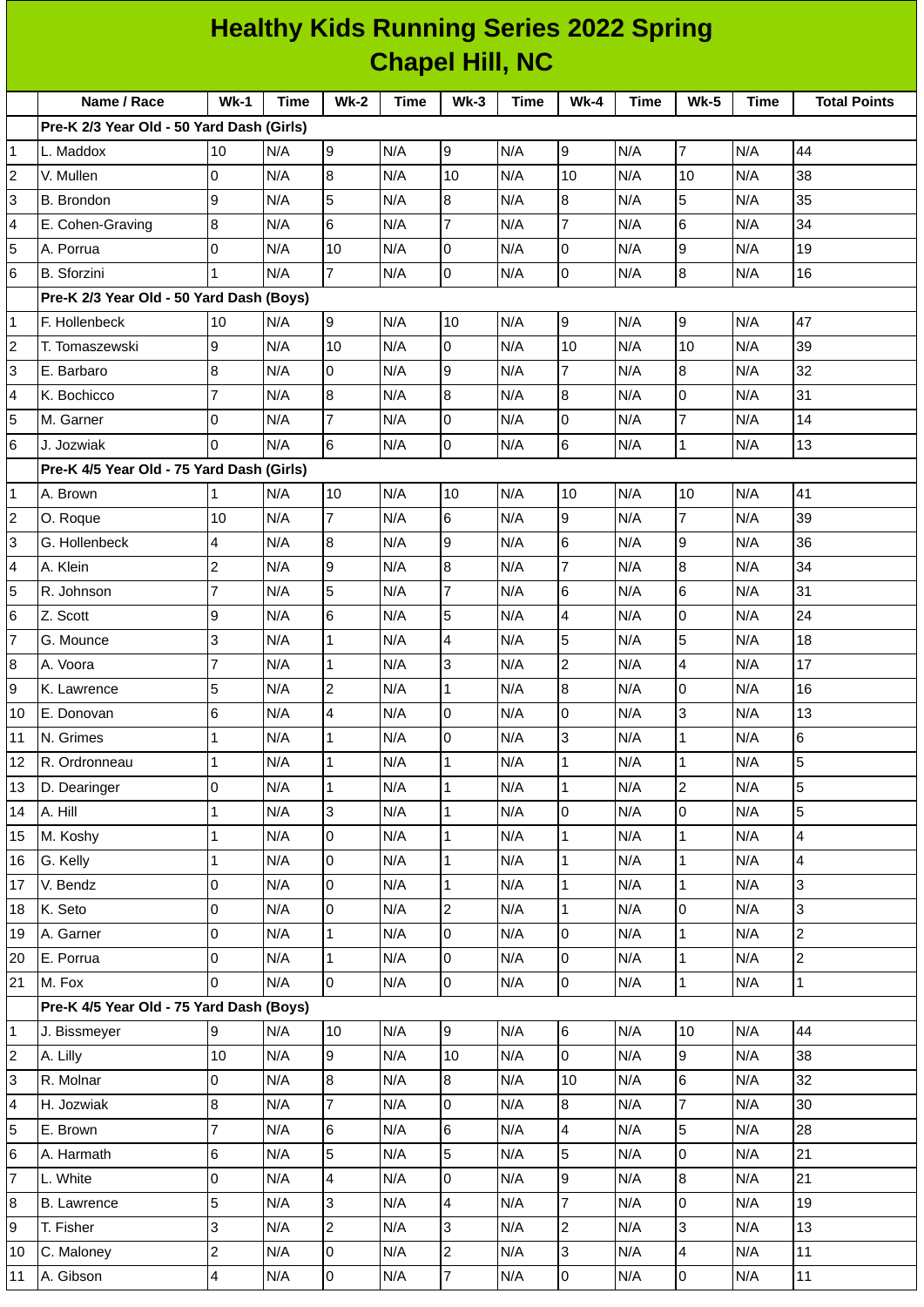## **Healthy Kids Running Series 2022 Spring Chapel Hill, NC**

| 12                      | T. Krouse                                   | $\overline{3}$           | N/A   | $\mathbf{1}$    | N/A   | $\mathbf{1}$   | N/A   | $\mathbf{1}$             | N/A   | $\overline{c}$   | N/A   | 8                       |
|-------------------------|---------------------------------------------|--------------------------|-------|-----------------|-------|----------------|-------|--------------------------|-------|------------------|-------|-------------------------|
| 13                      | J. Schimmelfing                             | $\mathbf{1}$             | N/A   | $\overline{1}$  | N/A   | $\overline{1}$ | N/A   | $\mathbf{1}$             | N/A   | $\mathbf{1}$     | N/A   | 5                       |
|                         | Kindergarten & 1st Grade - 1/4 Mile (Girls) |                          |       |                 |       |                |       |                          |       |                  |       |                         |
| $\mathbf 1$             | S. Barbaro                                  | 10                       | 01:30 | 10              | 01:36 | 10             | 01:34 | 10                       | 01:33 | 10               | 01:40 | 50                      |
| $\overline{c}$          | A. Jett                                     | 9                        | 01:33 | 9               | 01:39 | 9              | 01:35 | 9                        | 01:39 | $\boldsymbol{9}$ | 01:42 | 45                      |
| 3                       | M. Milliken                                 | $\bf{8}$                 | 01:37 | 8               | 01:40 | 8              | 01:40 | $\overline{8}$           | 01:43 | $\, 8$           | 01:43 | 40                      |
| 4                       | J. Molnar                                   | O                        | N/A   | 5               | 01:52 | $\overline{7}$ | 01:46 | $\overline{7}$           | 01:44 | $\overline{7}$   | 01:49 | 26                      |
| 5                       | E. Barbaro                                  | 5                        | 01:55 | 0               | N/A   | $\,6$          | 01:52 | 5                        | 01:57 | $\,6$            | 01:55 | 22                      |
| 6                       | E. Harmath                                  | 3                        | 02:02 | $\overline{7}$  | 01:47 | 5              | 01:53 | 6                        | 01:50 | lo               | N/A   | 21                      |
| $\overline{7}$          | E. Brown                                    | 3                        | 02:02 | l3              | 02:09 | $\overline{c}$ | 02:09 | $\overline{\mathcal{A}}$ | 02:05 | 5                | 02:05 | 17                      |
| 8                       | A. Donovan                                  | $6\phantom{.}6$          | 01:50 | 6               | 01:51 | l0             | N/A   | 0                        | N/A   | $\pmb{0}$        | N/A   | 12                      |
| 9                       | O. Greene                                   | $\mathbf 1$              | 02:06 | $\overline{2}$  | 02:19 | 3              | 02:07 | $\overline{3}$           | 02:18 | $\overline{0}$   | N/A   | 9                       |
| 10                      | E. Fotheringham                             | 1                        | 02:15 | $\overline{1}$  | 02:25 | $\mathbf{1}$   | 02:12 | 0                        | N/A   | $\pmb{4}$        | 02:17 | $\overline{7}$          |
| $11\,$                  | S. Brondon                                  | $\overline{7}$           | 01:40 | l0              | N/A   | l0             | N/A   | 0                        | N/A   | $\mathsf 0$      | N/A   | $\overline{7}$          |
| 12                      | S. Van Sant                                 | 1                        | 02:10 | l0              | N/A   | $\overline{4}$ | 01:55 | $\overline{0}$           | N/A   | $\overline{0}$   | N/A   | 5                       |
| 13                      | O. Capps                                    | $\mathbf{1}$             | 02:13 | $\overline{4}$  | 02:08 | O              | N/A   | 0                        | N/A   | 0                | N/A   | 5                       |
| 14                      | E. Borgerding                               | $\overline{4}$           | 02:00 | I٥              | N/A   | $\mathsf 0$    | N/A   | 0                        | N/A   | $\mathsf 0$      | N/A   | $\overline{\mathbf{4}}$ |
|                         | Kindergarten & 1st Grade - 1/4 Mile (Boys)  |                          |       |                 |       |                |       |                          |       |                  |       |                         |
| 1                       | C. Kondas                                   | 10                       | 01:34 | 10              | 01:36 | 10             | 01:43 | 10                       | 01:39 | 10               | 01:38 | 50                      |
| $\overline{\mathbf{c}}$ | F. Breitwise                                | 9                        | 01:35 | g               | 01:37 | $\overline{0}$ | N/A   | $\overline{9}$           | 01:40 | g                | 01:40 | 36                      |
| 3                       | G. Bochicco                                 | 6                        | 01:48 | $\overline{7}$  | 01:47 | 6              | 01:48 | $\overline{8}$           | 01:44 | $\overline{7}$   | 01:44 | 34                      |
| 4                       | A. Sharma                                   | $\overline{c}$           | 01:57 | Iз              | 01:54 | 8              | 01:46 | 6                        | 01:47 | $\, 8$           | 01:43 | 27                      |
| 5                       | W. Maddox                                   | $\overline{4}$           | 01:50 | 5               | 01:52 | $\overline{7}$ | 01:47 | $\overline{4}$           | 01:51 | $\overline{5}$   | 01:50 | 25                      |
| 6                       | J. Johnson                                  | 5                        | 01:49 | 6               | 01:51 | 5              | 01:50 | 5                        | 01:48 | $\pmb{4}$        | 01:51 | 25                      |
| $\overline{7}$          | C. Conklin                                  | 0                        | N/A   | $\overline{8}$  | 01:44 | $\mathsf 0$    | N/A   | 8                        | 01:44 | $\,$ 6           | 01:46 | 22                      |
| 8                       | Z. Roye                                     | 7                        | 01:46 | l0              | N/A   | 9              | 01:45 | $\overline{0}$           | N/A   | $\overline{0}$   | N/A   | 16                      |
| 9                       | A. Sharma                                   | 1                        | 02:00 | $\mathbf{1}$    | 02:02 | $\overline{4}$ | 01:51 | 2                        | 01:52 | $\overline{c}$   | 01:53 | 10                      |
| 10                      | P. Sforzini                                 | $\mathbf{1}$             | 02:03 | $\overline{4}$  | 01:53 | 0              | N/A   | $\overline{\mathcal{L}}$ | 01:51 | $\mathbf{1}$     | 01:59 | 10                      |
| 11                      | E. Philbrook                                | $\overline{c}$           | 01:57 | 11              | 02:03 | 3              | 01:58 | $\overline{0}$           | N/A   | 3                | 01:52 | 9                       |
| 12                      | E. Fortune                                  | $\bf{8}$                 | 01:36 | Iо              | N/A   | 0              | N/A   | 0                        | N/A   | $\overline{0}$   | N/A   | 8                       |
| 13                      | S. Lopez                                    | 3                        | 01:55 | $\overline{2}$  | 01:55 | l0             | N/A   | $\mathbf 1$              | 01:59 | $\mathbf 1$      | 01:56 | $\overline{7}$          |
| 14                      | K. Voora                                    | $\mathbf{1}$             | 02:01 | $\mathbf{1}$    | 01:57 | $\overline{2}$ | 02:00 | $\mathbf 1$              | 02:08 | $\vert$ 1        | 01:59 | $6\overline{6}$         |
|                         | 2nd & 3rd Grade - 1/2 Mile (Girls)          |                          |       |                 |       |                |       |                          |       |                  |       |                         |
| $\mathbf{1}$            | A. Milliken                                 | 10                       | 03:00 | 10              | 03:04 | 10             | 03:06 | 10                       | 03:01 | 10               | 03:10 | 50                      |
| $\overline{\mathbf{c}}$ | A. Klein                                    | $\overline{7}$           | 04:10 | $\overline{7}$  | 04:31 | 8              | 04:22 | 7                        | 04:25 | $\overline{7}$   | 04:27 | 36                      |
| 3                       | S. Jozwiak                                  | 9                        | 03:30 | 9               | 03:45 | 0              | N/A   | $\overline{9}$           | 03:46 | 9                | 03:56 | 36                      |
| 4                       | C. Bendz                                    | 0                        | N/A   | Iо              | N/A   | 9              | 03:54 | 8                        | 03:54 | 8                | 04:11 | 25                      |
| 5                       | M. Hill                                     | 8                        | 04:00 | $\overline{8}$  | 04:20 | $\overline{7}$ | 04:33 | $\overline{0}$           | N/A   | l0               | N/A   | 23                      |
|                         | 2nd & 3rd Grade - 1/2 Mile (Boys)           |                          |       |                 |       |                |       |                          |       |                  |       |                         |
| 1                       | A. Brondon                                  | 10                       | 03:06 | 10              | 03:10 | 10             | 03:15 | 10                       | 03:02 | 10               | 03:11 | 50                      |
| $\overline{\mathbf{c}}$ | C. Hall                                     | 6                        | 03:33 | $\overline{8}$  | 03:22 | 8              | 03:26 | 8                        | 03:34 | $8\,$            | 03:37 | 38                      |
| 3                       | G. Schmeiser                                | 9                        | 03:10 | 9               | 03:11 | 9              | 03:19 | 0                        | N/A   | $\mathsf g$      | 03:12 | 36                      |
| 4                       | N. Hall                                     | $\overline{7}$           | 03:28 | 7               | 03:33 | $\overline{7}$ | 03:32 | 0                        | N/A   | $\,$ 6           | 03:50 | 27                      |
| 5                       | C. Mounce                                   | $\overline{\mathcal{L}}$ | 03:43 | 5               | 04:04 | 3              | 04:00 | 6                        | 04:00 | $\overline{7}$   | 03:42 | 25                      |
| 6                       | A. Edwards                                  | $\overline{c}$           | 04:00 | l0              | N/A   | 5              | 03:50 | 5                        | 04:10 | 5                | 04:24 | 17                      |
| $\overline{7}$          | L. Murphy                                   | $\bf{8}$                 | 03:20 | 0               | N/A   | 0              | N/A   | 9                        | 03:28 | 0                | N/A   | 17                      |
| 8                       | D. Delaney                                  | 3                        | 03:53 | $6\phantom{.}6$ | 03:44 | 0              | N/A   | $\overline{7}$           | 03:47 | $\overline{0}$   | N/A   | 16                      |
| 9                       | A. Greene                                   | 5                        | 03:42 | $\overline{4}$  | 04:10 | 6              | 03:33 | 0                        | N/A   | $\overline{0}$   | N/A   | 15                      |
| 10                      | C. Wong                                     | 1                        | 04:02 | 3               | 04:11 | $\overline{2}$ | 04:13 | $\overline{4}$           | 04:33 | $\pmb{4}$        | 04:28 | 14                      |
|                         |                                             |                          |       |                 |       |                |       |                          |       |                  |       |                         |